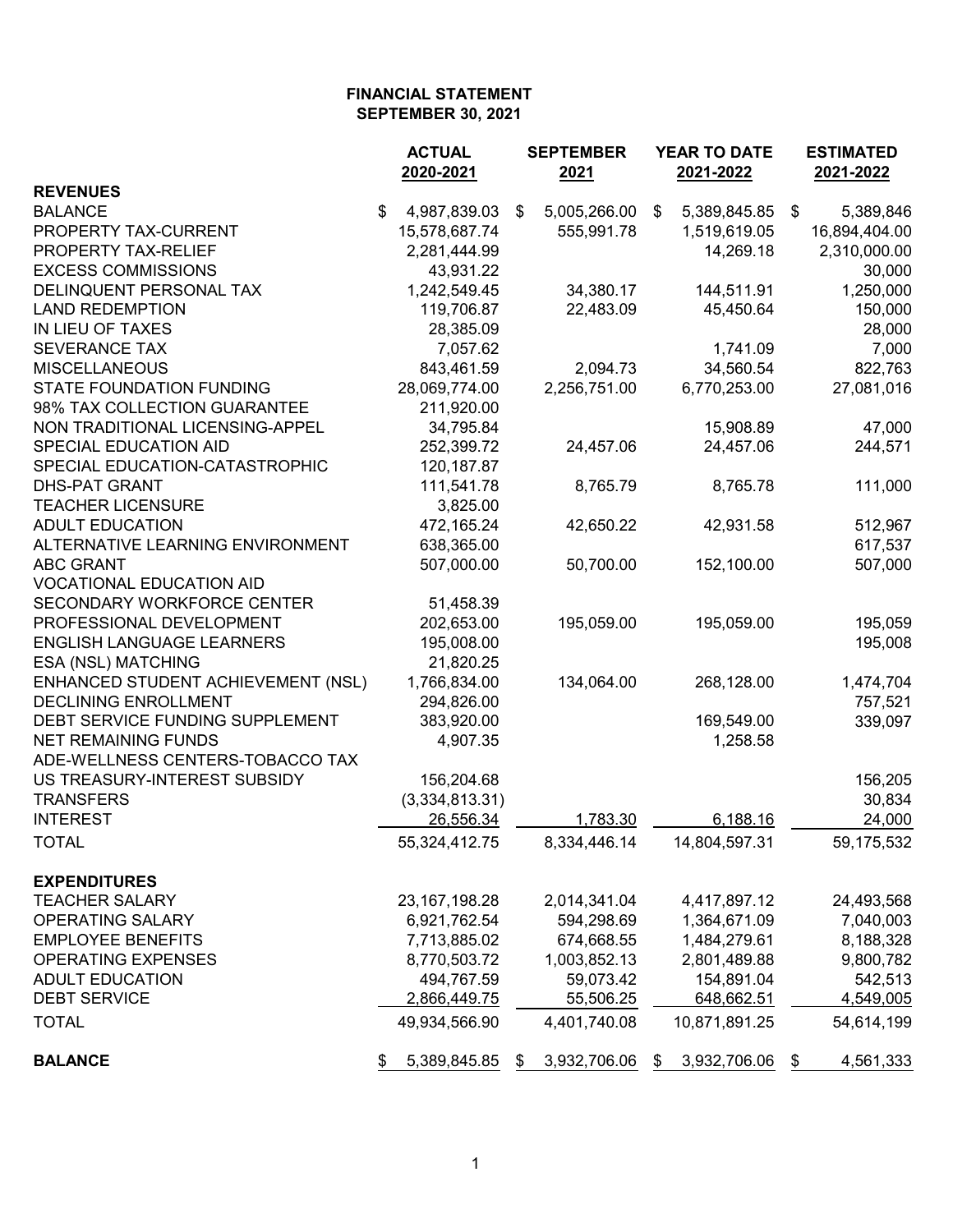|                                                       | <b>ACTUAL</b><br>2020-2021 | <b>SEPTEMBER</b><br>2021 | <b>YEAR TO DATE</b><br>2021-2022 | <b>ESTIMATED</b><br>2021-2022 |
|-------------------------------------------------------|----------------------------|--------------------------|----------------------------------|-------------------------------|
|                                                       | <b>BUILDING FUND</b>       |                          |                                  |                               |
| <b>REVENUES</b>                                       |                            |                          |                                  |                               |
| <b>BALANCE</b>                                        | \$<br>5,567,998.24         | 5,876,693.00<br>\$       | \$<br>6,391,936.99               | 6,391,937<br>\$               |
| <b>GOOD FAITH DEPOSIT</b>                             | 4,907.35                   |                          | 205,100.00                       |                               |
| PROCEEDS FROM SALE OF BONDS                           |                            | 9,798,065.50             | 9,798,065.50                     | 10,000,000                    |
| <b>ACADEMIC FACILITIES PARTNERSHIP</b>                |                            |                          |                                  |                               |
| <b>DEBT SAVINGS TRANSFER</b>                          | (10,048.82)                |                          |                                  |                               |
| NET REMAINING REFUNDING BONDS<br><b>INTEREST</b>      | (4,907.35)<br>9,889.06     | 630.93                   | 1,872.13                         | 40,000                        |
| DONATIONS-TURF/SCOREBOARD                             | 53,050.00                  |                          |                                  |                               |
| REFUND PRIOR YEAR EXPENDITURES                        |                            |                          | 10,124.18                        |                               |
| <b>TRANSFER-OPERATING</b>                             | 3,183,495.24               |                          |                                  |                               |
| <b>TRANSFERS-TURF</b>                                 | 12,500.00                  |                          |                                  |                               |
| <b>TOTAL</b>                                          | 8,816,883.72               | 15,675,389.43            | 16,407,098.80                    | 16,431,937                    |
| <b>EXPENDITURES</b>                                   |                            |                          |                                  |                               |
| <b>LAND</b>                                           |                            |                          |                                  |                               |
| PURCHASED SERVICES                                    | 501,424.73                 | 41,402.60                | 45,623.45                        | 30,000                        |
| <b>EQUIPMENT &amp; FURNITURE</b>                      | 108,460.69                 | 2,991.68                 | 11,706.04                        | 690,000                       |
| <b>BUILDINGS-REMODELING</b>                           | 705,272.51                 |                          | 42,389.25                        |                               |
| <b>BUILDINGS-NEW &amp; ADDITIONS</b>                  | 379,132.86                 | 1,062,283.10             | 1,544,588.63                     | 10,000,000                    |
| <b>RENTAL-EQUIPMENT &amp; VEHICLES</b><br><b>FEES</b> | 49,419.00                  | 11,974.24                | 12,474.24                        | 25,000                        |
| <b>SUPPLIES</b>                                       | 97,741.45                  | 266.13                   | 266.13                           |                               |
| <b>IMPROVEMENTS</b>                                   | 583,495.49                 | 6,227.59                 | 199,806.97                       | 3,297,697                     |
| <b>TOTAL</b>                                          | 2,424,946.73               | 1,125,145.34             | 1,856,854.71                     | 14,042,697                    |
| <b>BALANCE</b>                                        | 6,391,936.99               | 14,550,244.09            | 14,550,244.09                    | 2,389,240.00                  |
|                                                       |                            |                          |                                  |                               |
| <b>BALANCE</b>                                        | 3,343,691.39               | 3,719,658.00             | 3,719,658.00                     | 3,719,658.00                  |
| <b>INTEREST</b>                                       | 74,591.60                  |                          |                                  | 51,914.00                     |
| <b>TRANSFERS</b>                                      | 301,375.01                 |                          |                                  | 301,375.00                    |
| <b>SINKING FUND PAYMENTS</b>                          |                            |                          |                                  |                               |
| <b>BALANCE</b>                                        | 3,719,658.00               | 3,719,658.00             | 3,719,658.00                     | 4,072,947                     |
| <b>TOTAL BUILDING FUND</b>                            | 10,111,594.99              | 18,269,902.09<br>\$      | 18,269,902.09<br>\$              | \$<br>6,462,187               |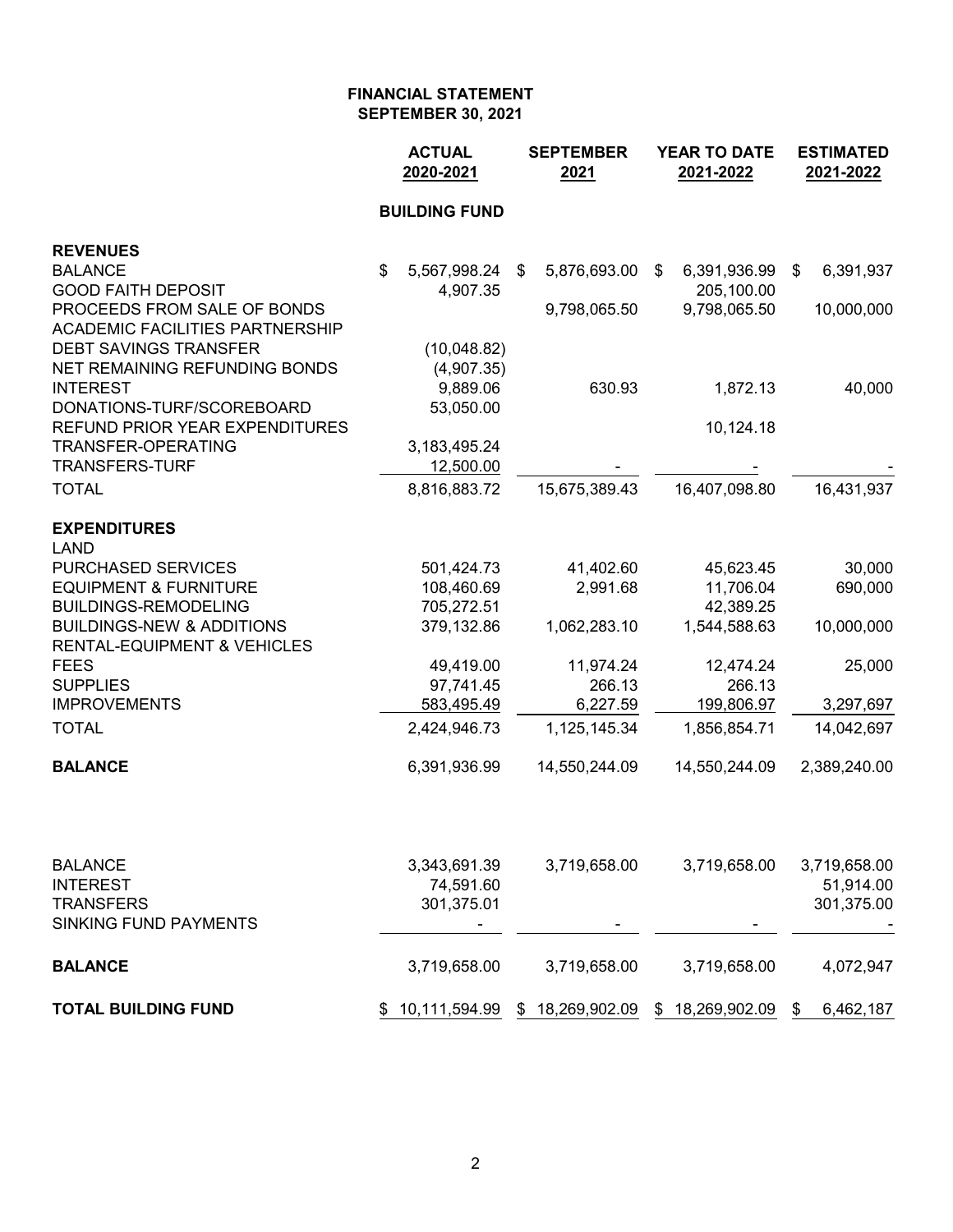|                                                                                                                                                                                                            | <b>ACTUAL</b><br>2020-2021 |                                      | <b>SEPTEMBER</b><br>2021 | <b>YEAR TO DATE</b><br>2021-2022 |                         | <b>ESTIMATED</b><br>2021-2022 |
|------------------------------------------------------------------------------------------------------------------------------------------------------------------------------------------------------------|----------------------------|--------------------------------------|--------------------------|----------------------------------|-------------------------|-------------------------------|
|                                                                                                                                                                                                            |                            | <b>BUILDING FUND-ADULT EDUCATION</b> |                          |                                  |                         |                               |
| <b>REVENUES</b><br><b>BALANCE</b><br><b>GENERAL IMPROVEMENT PAYMENT</b><br><b>REFUND PRIOR YEAR EXPENDITURE</b><br><b>TOTAL</b>                                                                            | \$                         | 4,989.10 \$<br>4,989.10              | 4,989.10 \$<br>4,989.10  |                                  | 4,989.10 \$<br>4,989.10 | 4,989<br>4,989                |
| <b>EXPENDITURES</b><br>ARCHITECT & ENGINEERS<br><b>PURCHASED SERVICES</b><br><b>LAND &amp; IMPROVEMENTS</b><br><b>BUILDINGS-NEW &amp; ADDITIONS</b><br><b>SUPPLIES</b><br><b>EQUIPMENT</b><br><b>TOTAL</b> |                            |                                      |                          |                                  |                         |                               |
| <b>BALANCE</b>                                                                                                                                                                                             | \$                         | 4,989.10                             | \$<br>4,989.10           | \$                               | 4,989.10                | \$<br>4,989                   |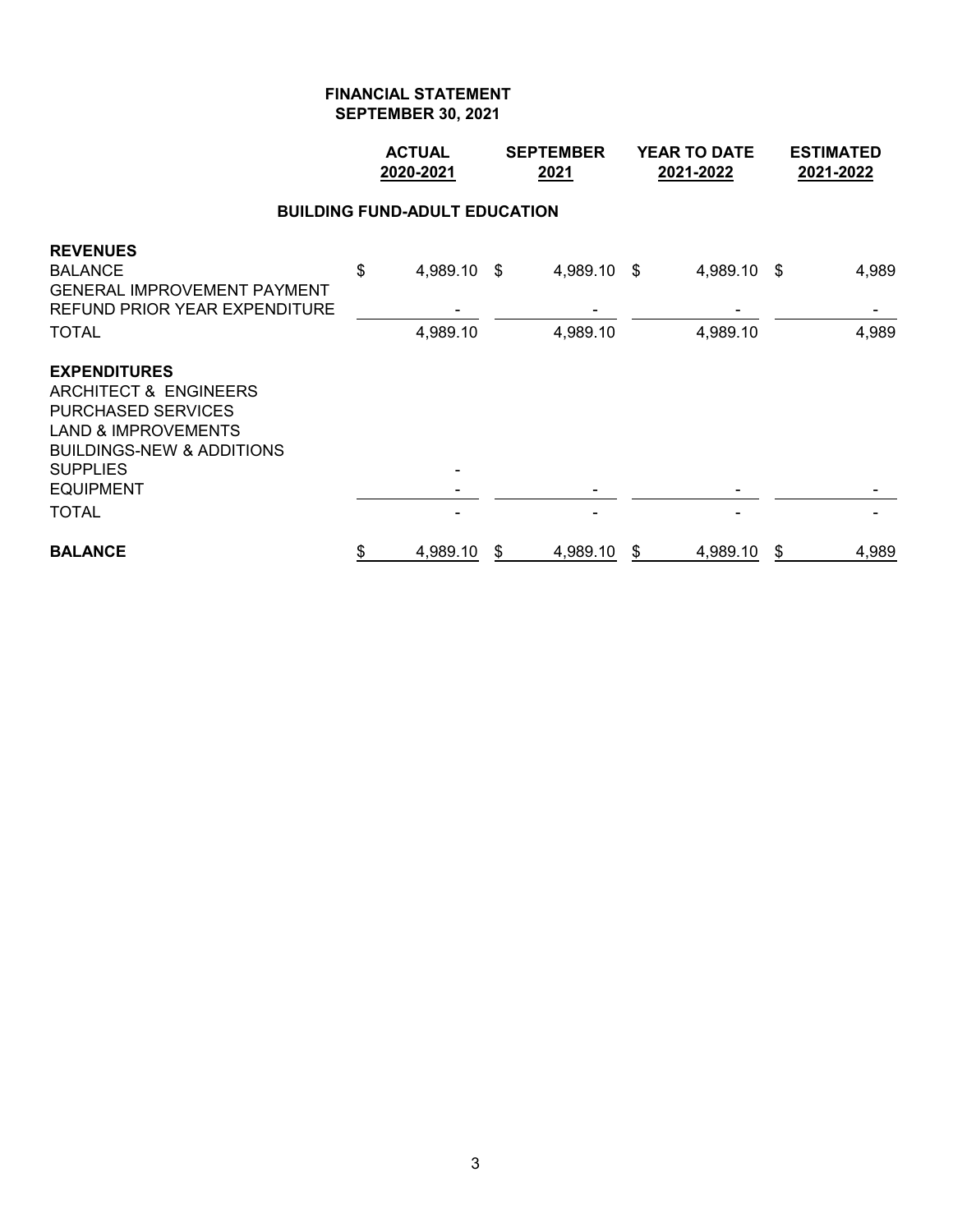| 2020-2021<br>2021                                                               | YEAR TO DATE<br>2021-2022 | <b>ESTIMATED</b><br>2021-2022 |
|---------------------------------------------------------------------------------|---------------------------|-------------------------------|
| <b>FEDERAL PROGRAMS</b>                                                         |                           |                               |
| <b>REVENUES</b>                                                                 |                           |                               |
| $\sqrt[6]{\frac{1}{2}}$<br><b>BALANCE</b><br>79,897.93 \$<br>$(728, 637.05)$ \$ | 82,253.05 \$              | 82,253                        |
| TITLE I,<br>2,073,824.08<br>565,397.61                                          | 460,315.28                | 2,078,813                     |
| ARKANSAS MEDICAID PROGRAM<br>160,684.94<br>5,437.14                             | 6,400.76                  | 127,175                       |
| 1,395,999.83<br>257,063.90<br>TITLE VI-B,                                       | 190,671.65                | 1,270,569                     |
| <b>IDEA EARLY CHILDHOOD</b><br>54,518.48<br>13,844.93                           | 5,023.54                  | 59,303                        |
| 337,486.96<br>75,324.00<br>ARMAC                                                | 153,023.37                | 275,000                       |
| <b>VOCATIONAL REHABILITATION SERVICES</b><br>4,800.00                           | 6,400.00                  |                               |
| 144,452.67<br>TITLE I, MIGRANT<br>49,092.64                                     | 9,145.13                  | 104,145                       |
| <b>TITLE IIA</b><br>240,675.90                                                  |                           | 274,564                       |
| TITLE III<br>36,998.64<br>33,279.34                                             | 33,279.34                 | 82,326                        |
| TITLE IV<br>128,956.61                                                          |                           | 144,149                       |
| ARP SPECIAL ED                                                                  |                           | 314,805                       |
| DHS CHILD CARE<br>36,000.00<br>12,000.00                                        | 12,000.00                 |                               |
| ADE COVID EMERGENCY LEAVE<br>330,512.83                                         |                           |                               |
| CARES ACT ESSER I<br>1,388,411.58<br>0.01                                       | 0.01                      |                               |
| <b>ESSER II</b><br>4,212,115.06<br>39,499.86                                    | 406,720.44                | 2,169,499                     |
| ARP (ESSER III)                                                                 |                           | 14,347,975                    |
| CARES ACT-SCHOOL MEALS<br>183,495.24                                            |                           |                               |
| ROTC REIMBURSEMENT<br>2,066.41<br>35,974.72                                     | 4,204.08                  | 40,351                        |
| <b>ADULT ED</b><br>185,220.87<br>15,655.53                                      | 9,415.14                  | 200,956                       |
| 11,030,026.34<br><b>TOTAL</b><br>340,024.32                                     | 1,378,851.79              | 21,571,882                    |
|                                                                                 |                           |                               |
| <b>EXPENDITURES</b>                                                             |                           |                               |
| <b>TITLE I</b><br>588,123.98<br>2,443,456.59                                    | 890,102.99                | 2,497,526                     |
| ARKANSAS MEDICAID PROGRAM<br>217,907.93<br>18,742.15                            | 40,055.54                 | 127,175                       |
| TITLE VI-B<br>1,395,999.83<br>86,533.58                                         | 271,972.23                | 1,270,569                     |
| <b>IDEA EARLY CHILDHOOD</b><br>47,434.40<br>5,030.58                            | 10,054.12                 | 59,303                        |
| <b>ARMAC</b><br>46,232.93<br>288,587.00                                         | 85,522.66                 | 346,575                       |
| <b>VOCATIONAL REHABILITATION SERVICES</b><br>4,799.99                           | 6,400.00                  |                               |
| TITLE I, MIGRANT<br>144,452.67<br>9,144.83                                      | 18,289.96                 | 104,145                       |
| ARP SPECIAL ED<br>18,312.62                                                     | 18,312.62                 | 314,805                       |
| ADE COVID EMERGENCY LEAVE<br>330,512.83                                         |                           |                               |
| CARES ACT (ESSER I)<br>1,395,495.67                                             |                           |                               |
| CARES ACT-SCHOOL MEALS<br>183,495.24                                            |                           |                               |
| CARES ACT (ESSER II)<br>4,209,780.75<br>160,707.52                              | 563,548.56                | 2,169,499                     |
| ARP (ESSER III)<br>246,594.00                                                   | 246,594.00                | 14,347,975                    |
| 2,269.52<br>ROTC<br>35,974.72                                                   | 6,802.46                  | 40,351                        |
| <b>ADULT EDUCATION</b><br>187,555.17<br>15,824.23                               | 46,252.94                 | 200,956                       |
| <b>DHS CHILD CARE</b><br>25,321.86<br>2,800.00                                  | 2,800.00                  | 10,678                        |
| <b>TITLE IIA</b>                                                                |                           |                               |
| TITLE III<br>36,998.64<br>3,638.04                                              | 36,073.37                 | 82,326                        |
| TITLE IV                                                                        |                           |                               |
| 1,203,953.98<br><b>TOTAL</b><br>10,947,773.29                                   | 2,242,781.45              | 21,571,882                    |
| <b>BALANCE</b><br>\$<br>82,253.05<br>$(863,929.66)$ \$<br>\$                    | $(863,929.66)$ \$         |                               |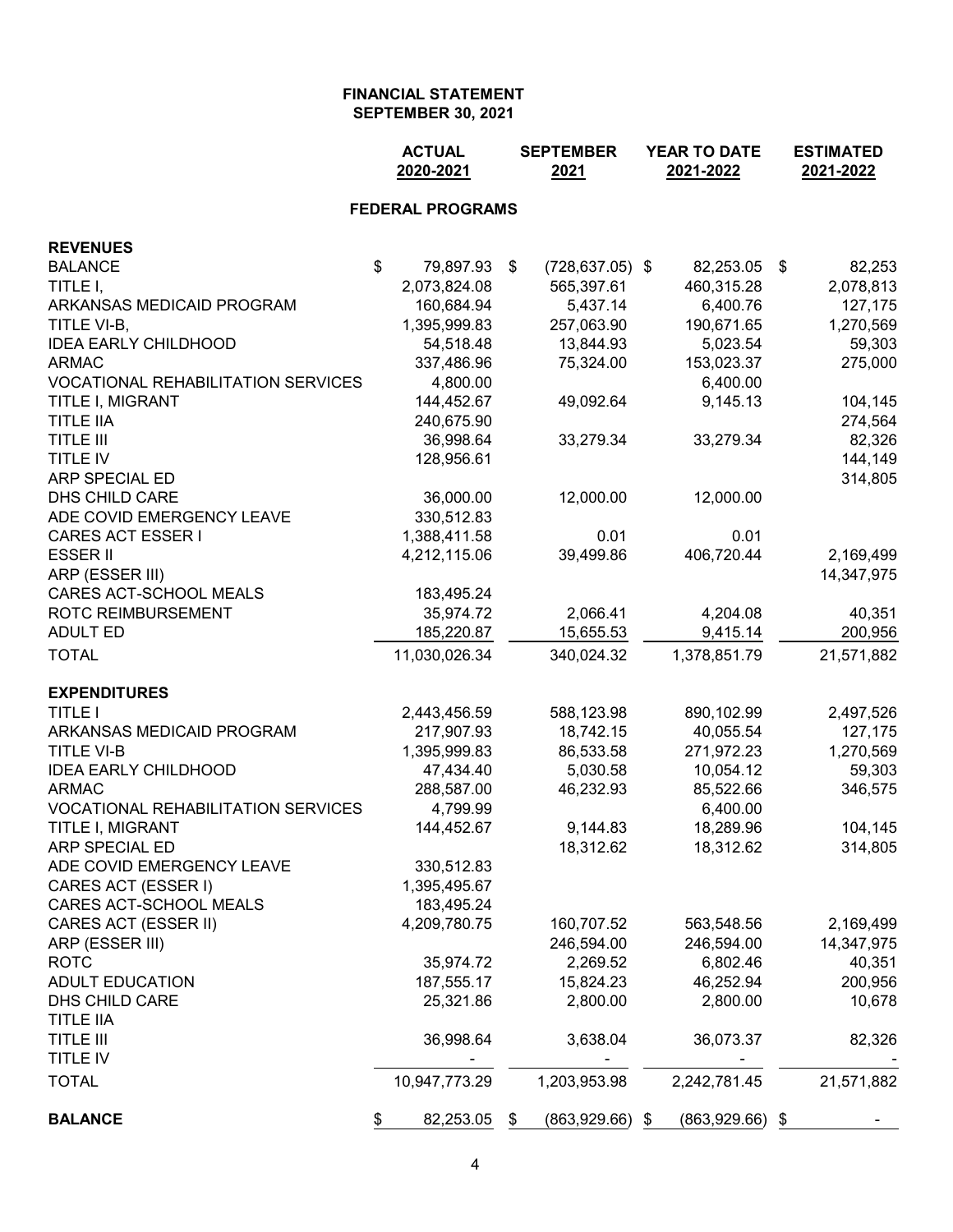|                                    |              | <b>ACTUAL</b><br>2020-2021  | <b>SEPTEMBER</b><br>2021 | <b>YEAR TO DATE</b><br>2021-2022 | <b>ESTIMATED</b><br>2021-2022 |
|------------------------------------|--------------|-----------------------------|--------------------------|----------------------------------|-------------------------------|
|                                    |              | <b>SCHOOL LUNCH PROGRAM</b> |                          |                                  |                               |
| <b>REVENUES</b>                    |              |                             |                          |                                  |                               |
| <b>BALANCE</b>                     | $\mathbb{S}$ | 646,895.40                  | \$<br>723,800.24         | \$<br>733,628.55                 | \$<br>733,629                 |
| <b>LUNCH &amp; BREAKFAST SALES</b> |              | 28,683.39                   | 3,841.45                 | 4,723.08                         | 397,000                       |
| <b>REIMBURSEMENT</b>               |              | 2,407,877.67                | 209,141.14               | 256,358.37                       | 2,400,000                     |
| <b>LUNCH CHARGES</b>               |              |                             |                          |                                  |                               |
| CNU EMERGENCY OPERATIONS           |              |                             |                          |                                  | 160,242                       |
| <b>OTHER INCOME</b>                |              | 444,319.82                  | 3,474.00                 | 161,790.80                       | 346,030                       |
| <b>TOTAL</b>                       |              | 3,527,776.28                | 940,256.83               | 1,156,500.80                     | 4,036,900                     |
| <b>EXPENDITURES</b>                |              |                             |                          |                                  |                               |
| <b>SALARIES</b>                    |              | 1,329,988.13                | 113,380.38               | 246,582.64                       | 1,355,246                     |
| <b>BENEFITS</b>                    |              | 375,209.31                  | 33,563.47                | 71,236.75                        | 388,273                       |
| <b>FOOD PURCHASES</b>              |              | 998,412.26                  | 99,780.84                | 137,707.21                       | 1,188,002                     |
| <b>OTHER EXPENSES</b>              |              | 90,538.03                   | 8,892.48                 | 16,334.54                        | 287,242                       |
| <b>TOTAL</b>                       |              | 2,794,147.73                | 255,617.17               | 471,861.14                       | 3,218,762                     |
| <b>BALANCE</b>                     | \$           | 733,628.55                  | \$<br>684,639.66         | \$<br>684,639.66                 | 818,138                       |
| <b>TOTAL BALANCES</b>              |              | <u>16,322,311.54</u>        | \$22,028,307.25          | \$22,028,307.25                  | \$                            |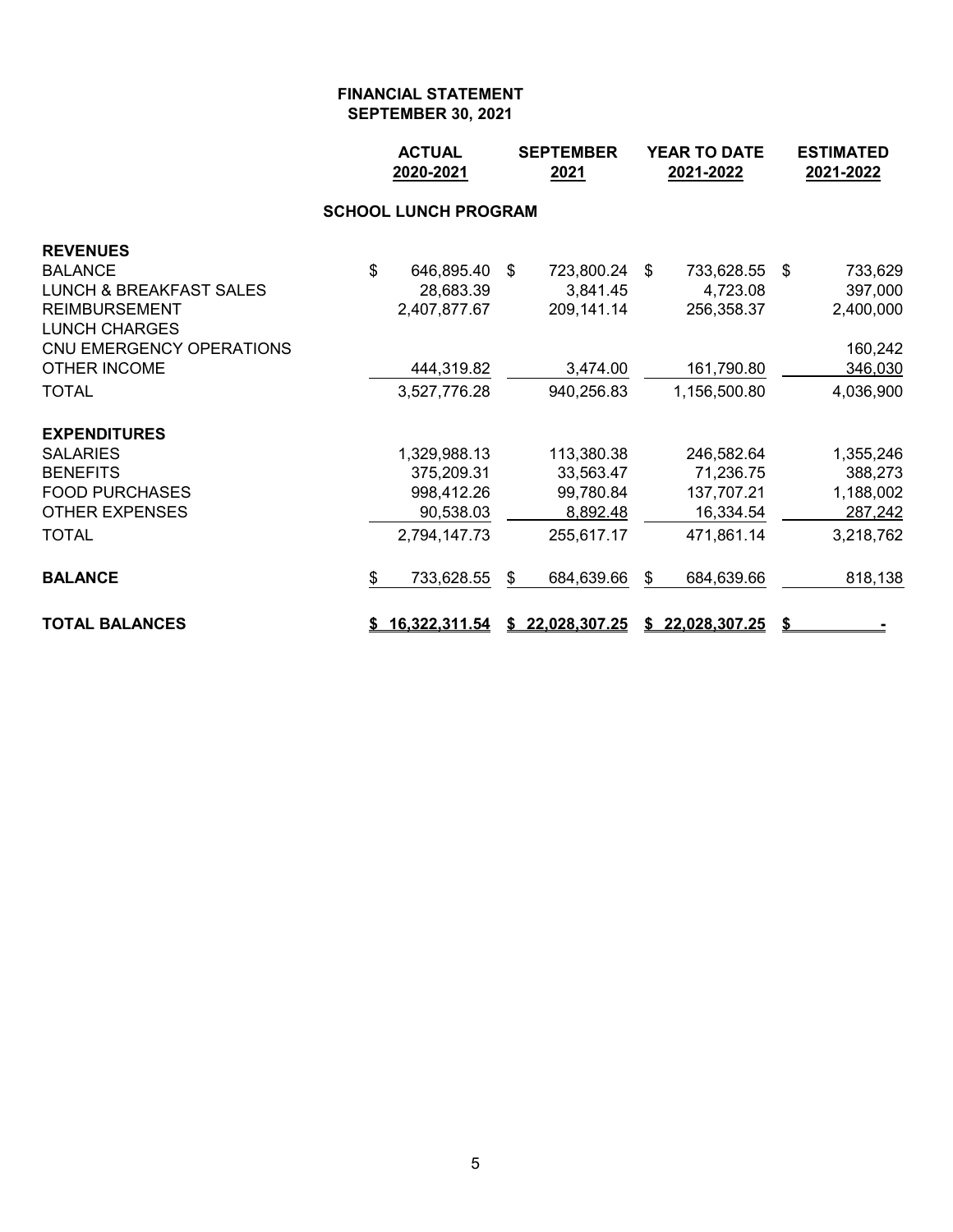|                                 | <b>ACTUAL</b><br>2020-2021      | <b>SEPTEMBER</b><br>2021 |     | <b>YEAR TO DATE</b><br>2021-2022 |     | <b>ESTIMATED</b><br>2015-2016 |
|---------------------------------|---------------------------------|--------------------------|-----|----------------------------------|-----|-------------------------------|
|                                 | <b>SCHOOL ACTIVITY ACCOUNTS</b> |                          |     |                                  |     |                               |
| <b>REVENUES</b>                 |                                 |                          |     |                                  |     |                               |
| <b>BALANCE</b>                  | \$<br>571,961.98 \$             | 651,281.38               | -\$ | 602,689.29                       | -\$ | 519,770                       |
| <b>ADMISSIONS</b>               | 140,983.41                      | 57,666.90                |     | 74,964.90                        |     |                               |
| <b>SCHOOL SPONSORED SALES</b>   | 48,657.10                       | 12,094.10                |     | 16,900.51                        |     |                               |
| STUDENT SPONSORED SALES         | 152,236.74                      | 25,156.31                |     | 33,689.62                        |     |                               |
| OTHER STUDENT ACTIVITIES        | 113,500.61                      | 15,159.06                |     | 70,995.43                        |     |                               |
| OTHER COMMUNITY SERVICES        | 2,140.80                        |                          |     | 1,390.80                         |     |                               |
| PRIVATE CONTRIBUTIONS           | 100,995.30                      | 5,001.00                 |     | 20,142.44                        |     |                               |
| <b>MISCELLANEOUS</b>            | 2,569.18                        | 666.90                   |     | 889.90                           |     |                               |
| <b>TOTAL</b>                    | 1,133,045.12                    | 767,025.65               |     | 821,662.89                       |     | 519,770                       |
| <b>EXPENDITURES</b>             |                                 |                          |     |                                  |     |                               |
| <b>SALARIES</b>                 | 14,564.18                       |                          |     |                                  |     |                               |
| <b>BENEFITS</b>                 | 3,146.75                        |                          |     |                                  |     |                               |
| <b>PURCHASES SERVICES</b>       | 104,115.25                      | 7,032.46                 |     | 26,079.00                        |     |                               |
| <b>SUPPLIES &amp; MATERIALS</b> | 376,866.06                      | 47,142.46                |     | 71,306.16                        |     |                               |
| <b>FIXED ASSETS</b>             | 3,396.01                        |                          |     |                                  |     |                               |
| <b>DUES &amp; FEES</b>          | 28,267.58                       | 1,582.57                 |     | 13,009.57                        |     | $\overline{\mathsf{C}}$       |
|                                 | 530,355.83                      | 55,757.49                |     | 110,394.73                       |     |                               |
| <b>BALANCE</b>                  | \$<br>602,689.29                | 711,268.16               | S   | 711,268.16                       |     | 519,770                       |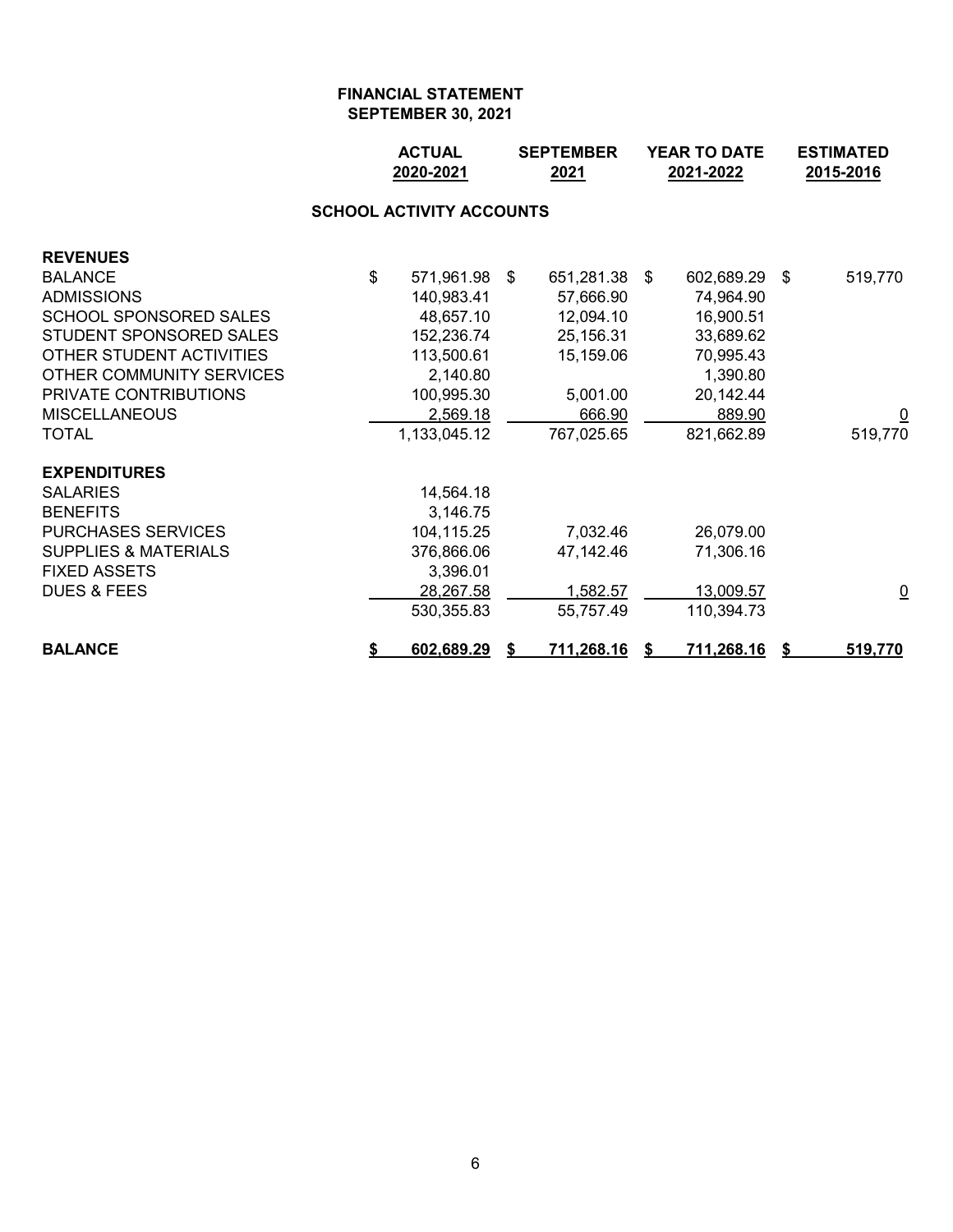#### **CITIZENS BANK ACCOUNT BALANCES SEPTEMBER 30, 2021**

CHECKING ACCOUNT #0376886401 \$ 14,815,718.07

#### **SCHEDULE OF INVESTMENTS SEPTEMBER 30, 2021**

PURCHASED CERTIFICATE OF DEPOSIT 07/04/2021 IN THE AMOUNT OF \$3,714,997.35 AT A RATE OF .20% MATURING 10/04/2021 35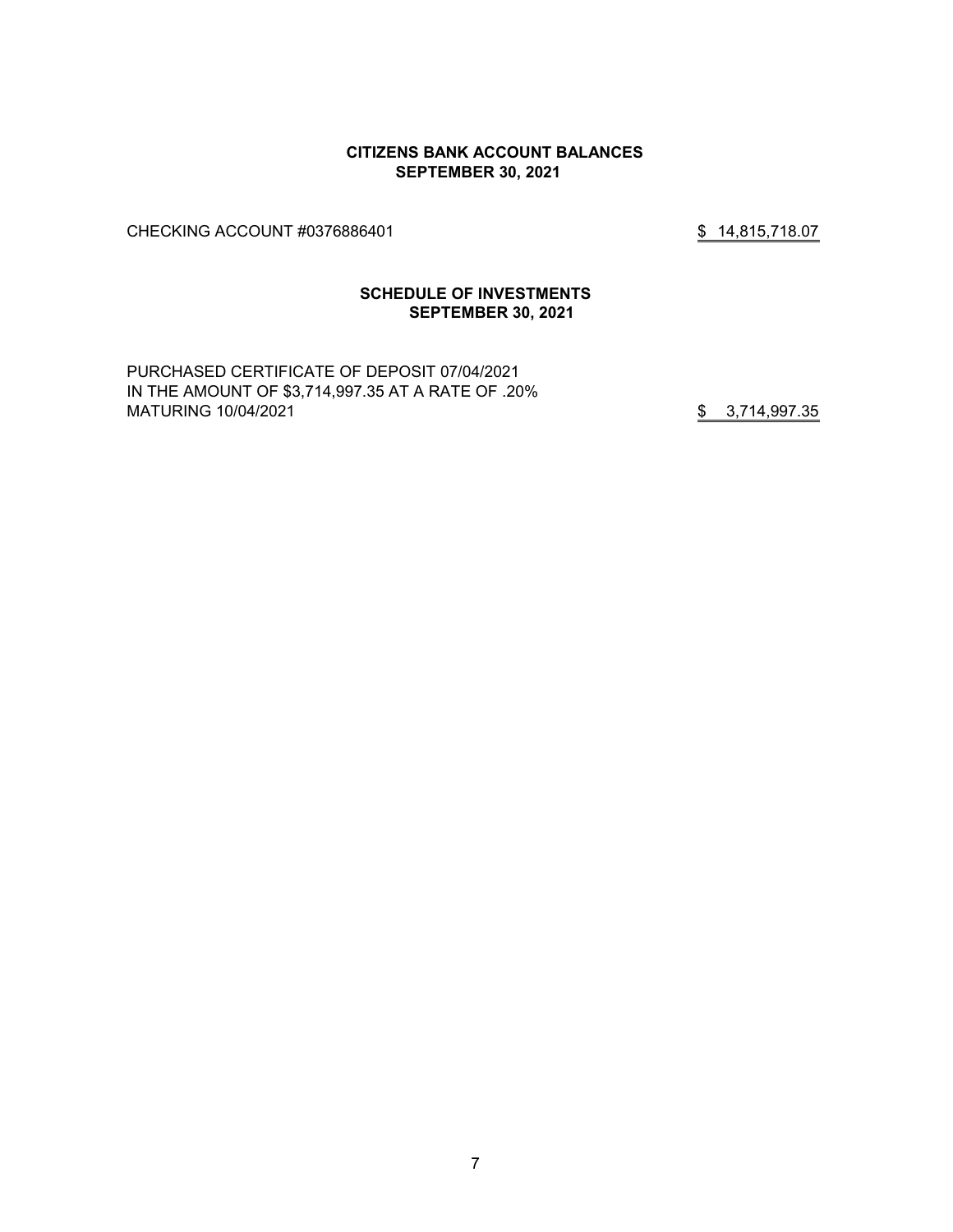# **MISCELLANEOUS INCOME ACCOUNT ANALYSIS SEPTEMBER 2021**

| <b>OPERATING FUNDS</b>                                   | <b>AUGUST</b> | <b>YEAR TO DATE</b> |
|----------------------------------------------------------|---------------|---------------------|
| <b>G/T ADVANCED PLACEMENT</b>                            |               |                     |
| ARVEST GRANT - BASEBALL                                  |               |                     |
| NBC STATE BONUS PASS THRU                                |               |                     |
| ADE COMPUTER SCIENCE BONUS PASS THRU                     |               | 1,224.00            |
| PRIVATE DONATIONS                                        | 938.00        | 1,439.00            |
| POINTER PLACE REIMBURSEMENT                              |               |                     |
| BASKETBALL REIMBURSE SCORING TABLE                       |               |                     |
| EARLY CARE & EDUCATION GRANT                             |               |                     |
| AR SCHOOL RECOGNITION                                    |               |                     |
| GENERAL IMPROVEMENT FUND GRANT-ADULT ED                  |               |                     |
| NEW CTE PROGRAM START UP GRANTS                          |               |                     |
| <b>FACILITIES &amp; TRANSPORTATION REIMBURSEMENT</b>     |               | 1.00                |
| PERCENTAGE THEATER ADMISSIONS                            |               |                     |
| <b>MASCOT ROYALTIES</b>                                  |               |                     |
| <b>HALL OF HONOR</b>                                     |               |                     |
| <b>REIMBURSEMENT FEES</b>                                |               |                     |
| <b>PRIOR YEAR LUNCH CHARGES</b>                          |               |                     |
| <b>GAME &amp; FISH GRANT</b>                             |               |                     |
| <b>REFUND PRIOR YEAR EXPENSES</b>                        | 649.49        | 16,086.41           |
| CAREER NEW PROGRAM START UP                              |               |                     |
| EMPLOYEE JURY/SUBPOENA FEES                              |               |                     |
| HANNA OIL-GAS & ROYALTY                                  |               |                     |
| STEPHENS PRODUCTION-GAS ROYALTIES                        | 39.44         | 121.28              |
| WAELDER OIL & GAS-GAS ROYALTIES                          |               |                     |
| <b>XTO ENERGY-GAS ROYALTY</b>                            |               |                     |
| MERIT ENERGY-GAS ROYALTY                                 | 322.80        | 848.52              |
| SALE OF FIXED ASSETS & SUPPLIES                          |               |                     |
| <b>REBATE</b>                                            |               |                     |
| ATU-REIMBURSEMENT CONCURRENT CREDIT                      |               |                     |
| JATC-FEES                                                |               |                     |
| PAYROLL REIMBURSEMENT-TRANSFER                           |               |                     |
| FEDERAL FLOOD CONTROL                                    |               |                     |
| FEDERAL MINERAL LEASE<br>PROPERTY DAMAGES REIMBURSEMENTS | 145.00        |                     |
| <b>ETS HONORARIUM</b>                                    |               | 845.33              |
| <b>USAC E-RATE</b>                                       |               |                     |
| BLUEBIRD WNC445 SPECTRUM LEASE                           |               | 13,995.00           |
| <b>PHOTOGRAPHY</b>                                       |               |                     |
|                                                          |               |                     |
| <b>TOTAL</b>                                             | \$            | 34,560.54           |
|                                                          | 2,094.73      | \$                  |